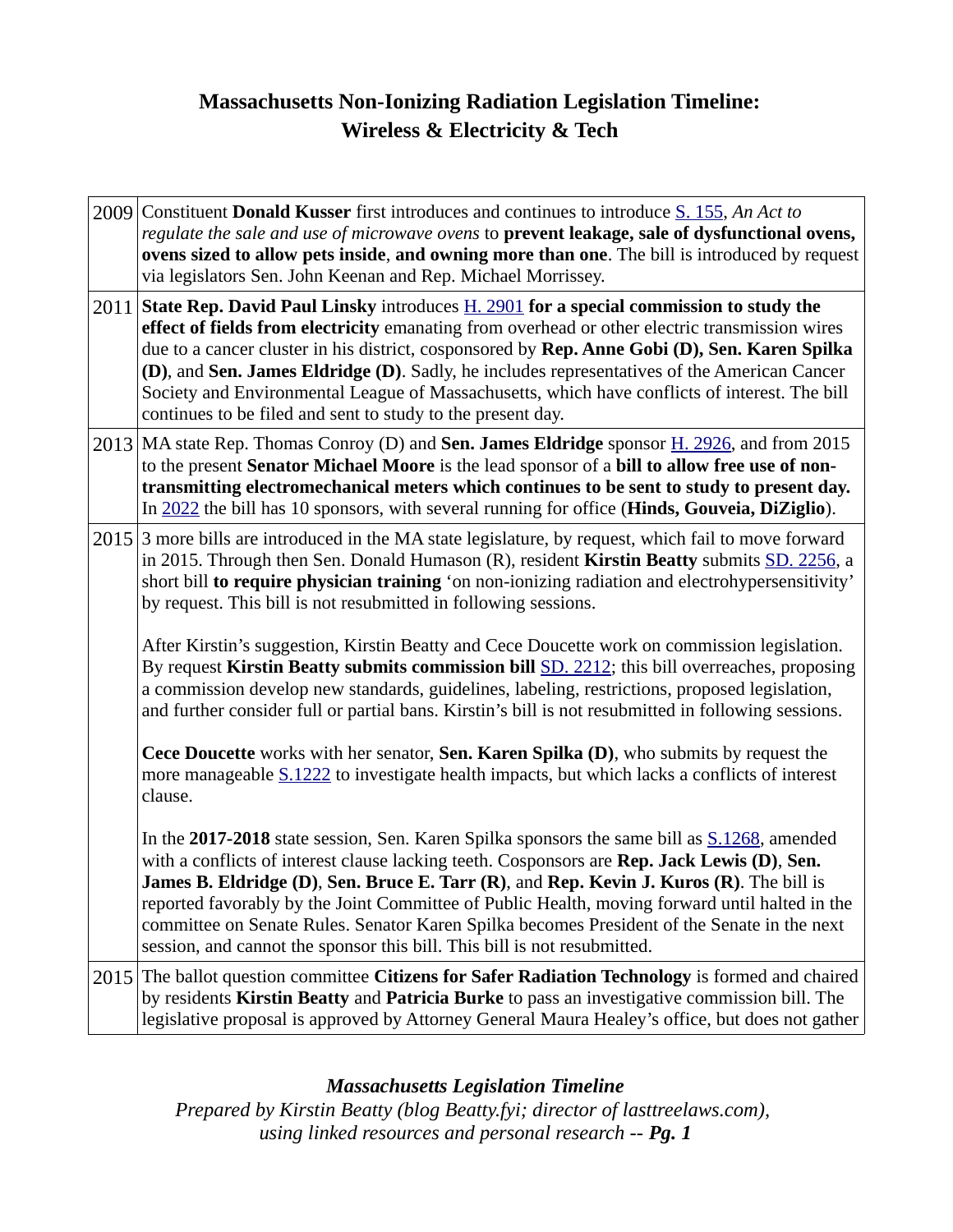| enough signatures.                                                                                                                                                                                                                                                                                                                                                                                                                                                                                                                                                                                                                                                                                                                                                                                                                                                                                                                                                                                                                                                                                                                                                  |
|---------------------------------------------------------------------------------------------------------------------------------------------------------------------------------------------------------------------------------------------------------------------------------------------------------------------------------------------------------------------------------------------------------------------------------------------------------------------------------------------------------------------------------------------------------------------------------------------------------------------------------------------------------------------------------------------------------------------------------------------------------------------------------------------------------------------------------------------------------------------------------------------------------------------------------------------------------------------------------------------------------------------------------------------------------------------------------------------------------------------------------------------------------------------|
| 2017 Resident Kirstin Beatty submits by request through then-legislators Sen. Humason and Rep.<br>Aaron Vega, the following bills:                                                                                                                                                                                                                                                                                                                                                                                                                                                                                                                                                                                                                                                                                                                                                                                                                                                                                                                                                                                                                                  |
| * S. 2080, including a health insurance requirement to cover: mitigation services for<br>leukemia and lymphoma; patient education; diagnosis and treatment of sensitivity; nutritional<br>assessment and treatment. The bill also includes quality controls on exposures in medical<br>centers and nursing homes; recognition of electromagnetic sensitivity; and a requirement<br>medicine is based on credible and current science. This bill is sent to study. In 2019-2020, a<br>similar bill, S. 1271 An Act Educating patients on environmental risks such as wireless<br>exposures, is filed and sent to study – this version added a section to require that a fair, vetted<br>list of measurement and mitigation specialists for wireless and electricity be kept by the<br>health department for the public. An updated version is submitted in the 2021-2022 session,<br>sponsored by Representative Patricia Duffy, which is sent to study.                                                                                                                                                                                                             |
| * S.2079, which establishes reducing exposures as a K-12 policy and rejects accountability<br>based on meeting technology targets. The bill prohibits the use of wireless devices and<br>transmissions on school grounds with rare exceptions and provides for scaled violation<br>penalties. An antenna deemed harmful by a medical doctor's knowledge must be removed.<br>Also, a section allows library grants to be used to hard wire public libraries. The joint<br>committee of public education moves the bill forward, but it does not further advance. Muted<br>parts are resubmitted next session.                                                                                                                                                                                                                                                                                                                                                                                                                                                                                                                                                        |
| Legislators introduce:                                                                                                                                                                                                                                                                                                                                                                                                                                                                                                                                                                                                                                                                                                                                                                                                                                                                                                                                                                                                                                                                                                                                              |
| * Spurred by constituents Rep. Carolyn Dykema (D) introduces <b>H. 2030</b> for 'best<br>management practices for wireless' in education as decided by state education boards and<br>while requiring continued wireless installations. The bill receives an extension before being<br>halted and is resubmitted for 2019-2020 and again sent to study. Realizing the bill requires<br>wireless before the hearing, Kirstin Beatty is a critic. At the end of 2020, Kirstin and a<br>constituent meet with Rep. Dykema, who is reluctant to resubmit and states she will only<br>submit the same bill for continued wireless and will not make changes. Pressed for action, Rep.<br>Dykema submits the bill without changes, which is sent to study for 2021-2022. From 2017 -<br>2021, cosponsors include Rep. Jack Lewis (D), Sen. Michael Moore (D), Rep. Angelo<br>Puppolo (D), Bradford Hill (R), Rep. Thomas Stanley (D), Rep. James Hawkins (D), Sen.<br>Bruce Tarr (R), Rep. Jose Tosado (D), Rep. Denise Provost (D), Rep. Thomas Stanley (R),<br>Rep. Lindsey Sabadosa (D), Sen. Jo Comerford (D), Rep. Kenneth Gordon (D), & Rep.<br>Dylan Fernandez (D). |
| * Sen. Julian Cyr (D) and representatives Sarah Peake (D) and Timothy Whelan (R) sponsor<br>S.107 which requires fine print warnings for wireless devices be legible and easy to locate,<br>including directions on the outside of a new purchase to the warnings. A new draft of S. 107<br>and S. 108 is created, completely changed (see below).                                                                                                                                                                                                                                                                                                                                                                                                                                                                                                                                                                                                                                                                                                                                                                                                                  |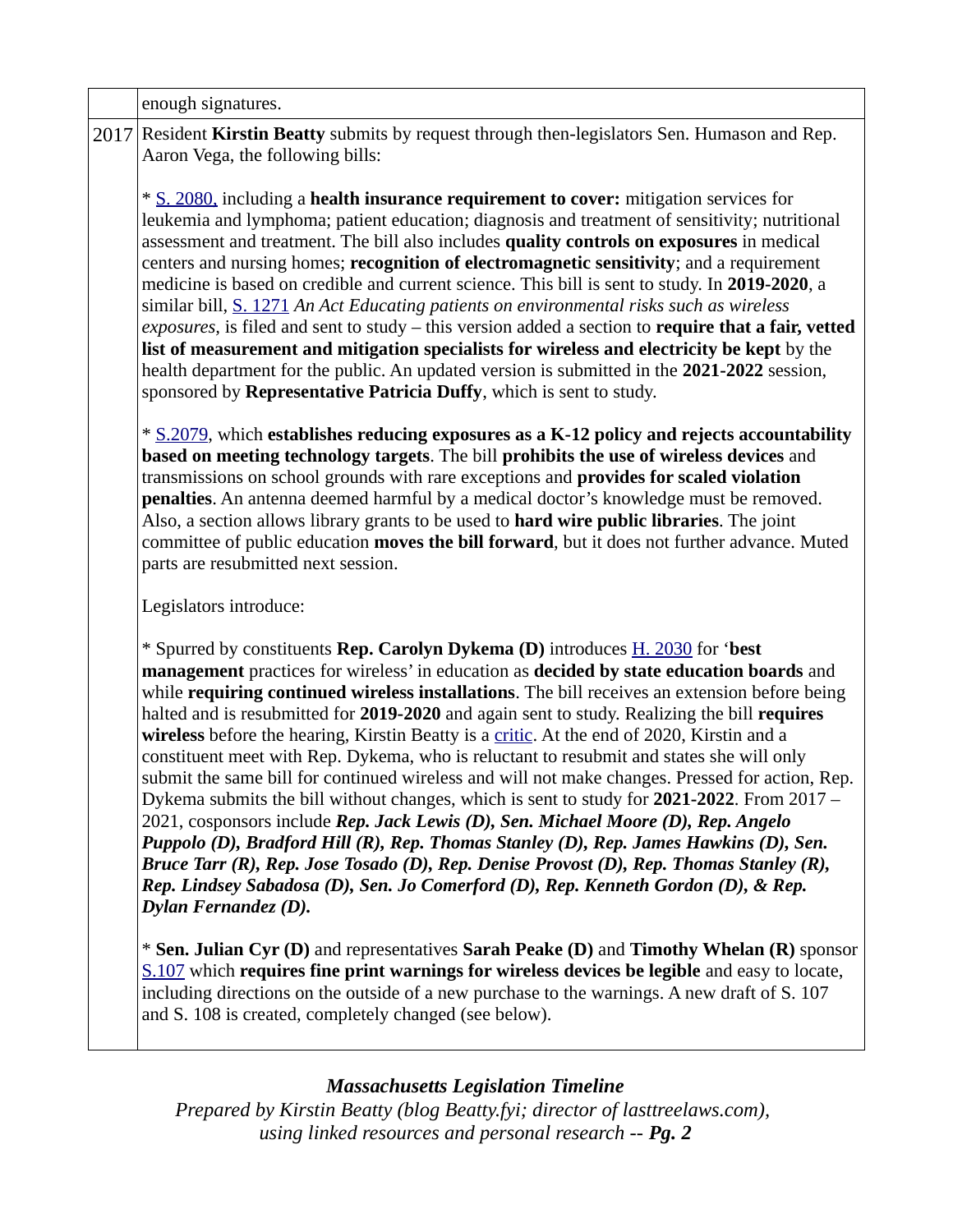| * Sen. Julian Cyr (D) and Rep. Timothy Whelan (R) introduce S.108 for a warning label on<br>all wireless devices sold. A new draft of S. 107 and S. 108 is created, completely changed (see<br>below). Sen. Cyr still resubmits the label legislation as S. 130 in 2019-2020 with cosponsors<br>Rep. Bradford Hill (R), Sen. Bruce Tarr (R), Sen. Michael Moore (D).                                                                                                                                                                                                                                                                                                                                                                                                                                                                                                                                |
|-----------------------------------------------------------------------------------------------------------------------------------------------------------------------------------------------------------------------------------------------------------------------------------------------------------------------------------------------------------------------------------------------------------------------------------------------------------------------------------------------------------------------------------------------------------------------------------------------------------------------------------------------------------------------------------------------------------------------------------------------------------------------------------------------------------------------------------------------------------------------------------------------------|
| * S. 108 and S. 107 above are combined and changed in 2017 to an investigative<br>commission bill, S.2431, by the Joint Committee on Consumer Protection and Professional<br>Licensure with the assistance of a research analyst.                                                                                                                                                                                                                                                                                                                                                                                                                                                                                                                                                                                                                                                                   |
| In 2019-2020 Sen. Julian Cyr (D) submits the above investigative commission bill as $S.129$<br>and Rep. Jack Lewis (D) submits this as $H. 2885$ , which move swiftly forward until critiqued<br>and halted by lobbying from local residents who fear a whitewash.                                                                                                                                                                                                                                                                                                                                                                                                                                                                                                                                                                                                                                  |
| Kirstin Beatty initiates amendment development for a better investigative commission.<br>Initial amendments continue to improve into 2020, when she reaches out to other advocates to<br>request support, including to Cece Doucette who suggests amending with New Hampshire<br>Senator Patrick Abrami's bill, but that bill does not substantially prevent the technology<br>conflicts of interest in Massachusetts politics.                                                                                                                                                                                                                                                                                                                                                                                                                                                                     |
| In 2021-2022, Sen. Julian Cyr resubmits a further revised but still problematic bill.<br><b>Amendments. which need legislative sponsors ASAP</b> , are proposed to increase stakeholders<br>and limit conflicts of interest.                                                                                                                                                                                                                                                                                                                                                                                                                                                                                                                                                                                                                                                                        |
| 2019 Additional bills are put forward in the 2019-2020 legislative session.                                                                                                                                                                                                                                                                                                                                                                                                                                                                                                                                                                                                                                                                                                                                                                                                                         |
| Through her legislators, Kirstin Beatty submits by request the following bills:                                                                                                                                                                                                                                                                                                                                                                                                                                                                                                                                                                                                                                                                                                                                                                                                                     |
| * H. 587, An Act reducing public school nonionizing radiation and wireless exposures, states<br>that every school shall, where possible: turn off wireless and hard-wire the Internet; set aside a<br>segregated area for equipment; confine wireless to after-school hours. Every school shall have<br>a policy, subject to review by stakeholder committee, to check and mitigate exposures from<br>wireless & electricity. Also, changes to the department of education's brief mission include<br>environmentally healthy school buildings. The bill is sent to study.                                                                                                                                                                                                                                                                                                                          |
| In 2021-2022, an altered and excellent version is submitted by Rep. Patricia Duffy and<br>Kirstin Beatty, H. 105, An Act reducing non-ionizing radiation such as wireless from early to<br>higher education, that requires, as within financial means: reducing non-ionizing radiation,<br>hard-wiring broadband services, and establishing monitoring systems and best practices<br>education in public schools and higher education. Objectives and progress are to be set and<br>used for accountability. Boards from early to higher education are to create guidelines and<br>require those easy and cheap to do, setting reasonable deadlines for all other recommendations.<br>Cell towers and similar telecommunications antennas are prohibited on the grounds of public<br>institutions and schools $-1$ 'm uncertain whether this prohibition can be applied to private<br>institutions. |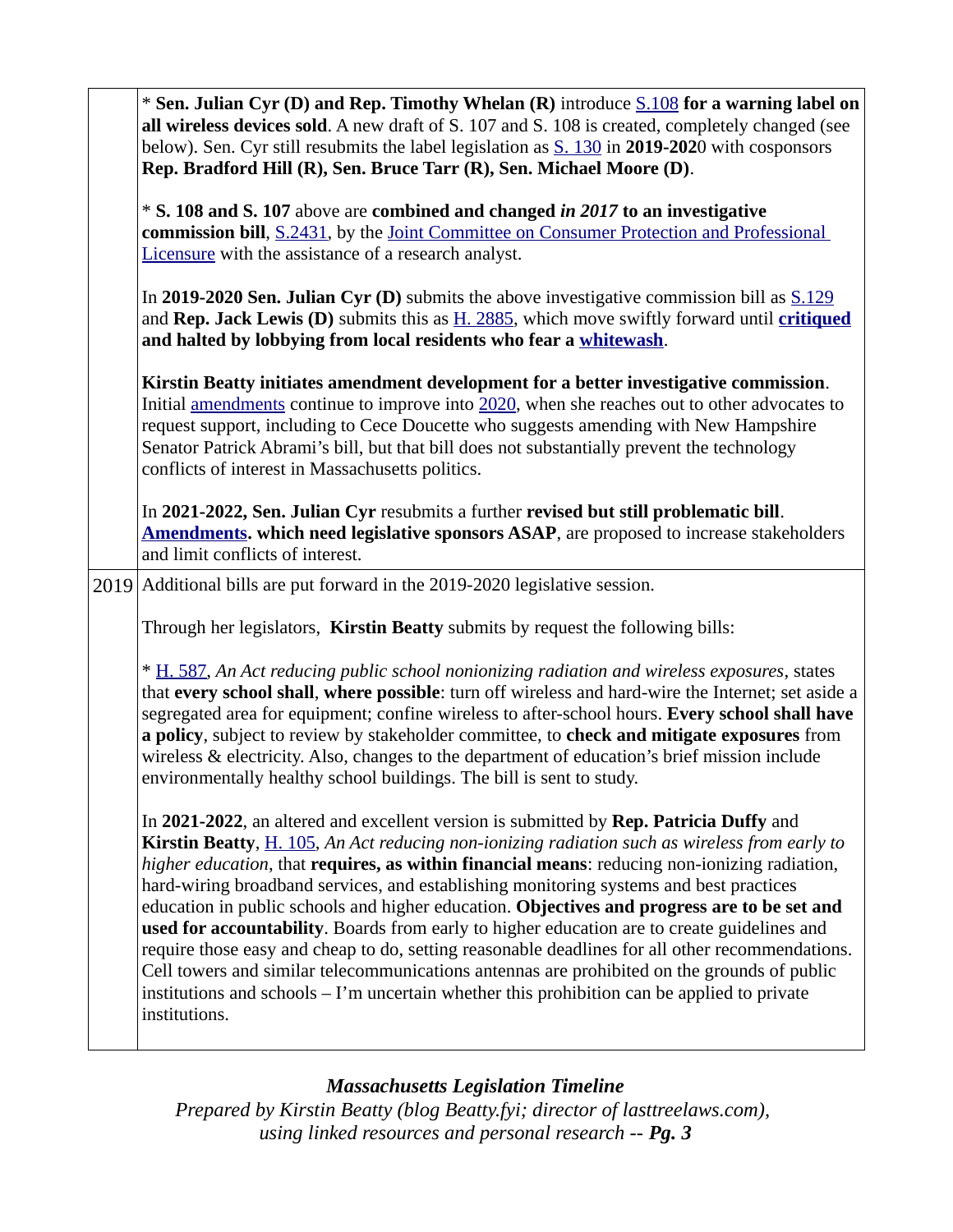Also, in **2021-2022**, section 10 of Kirstin Beatty's [H. 112](https://malegislature.gov/Bills/192/H112) **requires the secretary of education coordinate a plan to hard-wire** public education facilities, reduce non-ionizing radiation, and support professional development for safer and critical use of technology.

\* [S 1867,](https://malegislature.gov/Bills/191/S1867) *An Act Reducing Library Non-Ionizing Radiation Exposures from Wireless and Electricity*, **allows state library grants to be given to hard-wire libraries**. Sent to study, and resubmitted as part of a larger bill.

\* [S. 207,](https://malegislature.gov/Bills/191/S207) cosponsored by **Rep. Carlos Gonzalez**, is *An Act ensuring safer technology investment by the Massachusetts Broadband Institute* and adds accountability, safety & security to MBI mandate; requires use of funds for maintaining reliable, hard-wired grid & for hardwiring public spaces; restricts monopoly; requires transparency; allows MBI neglect of mission to be a cause of action; et cetera, and **is sent to study, perhaps as changes are too broad and**  fair (e.g. transparency). It is not resubmitted, but now a new set of amendments to only  **[require hard-wired investments exists and needs sponsors in 2022.](https://lasttreelaws.com/2022/03/wired-amendments/)**

\* [H. 2011](https://malegislature.gov/Bills/191/H2011), *An Act Providing for environmental risk fact sheets from the Department of Public Health,* **requires the Dept. of Public Health to prepare & publish fact sheets on environmental health risks on wireless, electricity, and screen time within one year**; rely on non-industry experts and credible science; name authors of fact sheets; and continue to prepare fact sheets on environmental health concerns submitted by the public or refuse in a public written statement. This is sent to study, having received little attention despite being shared with advocates.

\* [S 1273,](https://malegislature.gov/Bills/191/S1273) *An Act banning especially dangerous wireless facilities, emissions, and products*, to set a timeline to ban small cell towers in front of homes and allow banning of other items deemed dangerous. The bill is sent to study.

\* [S 1272,](https://malegislature.gov/Bills/191/S1272) cosponsored by **Rep. Carlos Gonzalez (D)**, is *An Act registering wireless facilities to allow for monitoring and to ease access to contact information* and **creates a map and registers wireless facilities in a joint effort of the MA Broadband Institute and radiation department**, with fees set by the department. A statement is added to the state radiation department statutes to acknowledge wireless and electricity can be harmful.

\* [S 294,](https://malegislature.gov/Bills/191/S294) *An Act Limiting school screen time,* **removes state mandate requiring students to use technology** (this begins in Pre-K) and allows schools to set school screen time limits. Why? To prevent screen time ill health, [data](https://modelviewculture.com/pieces/grooming-students-for-a-lifetime-of-surveillance) [profiling,](https://dissidentvoice.org/2016/10/education-technology-surveillance-and-americas-authoritarian-democracy/) profiling [projections](https://www.youtube.com/watch?v=b-SzLqMZd2o), [exploitation](https://dissidentvoice.org/2016/11/social-impact-bonds-the-titans-of-finance-as-the-altruistic-merchants-of-schooling-and-the-common-good/), depersonalization, & corporate control. It goes to study.

\* [H 588,](https://malegislature.gov/Bills/191/H588) *An Act Requiring privacy protections and supporting safer technology in schools*, **allows opt outs of technology** by students/parents for privacy/safety/clout; **recommends hardwiring**; **makes illegal misuse of school data** (e.g. for political ID, marketing, & abuse); **restricts data retention to that necessary** for education.

#### *Massachusetts Legislation Timeline*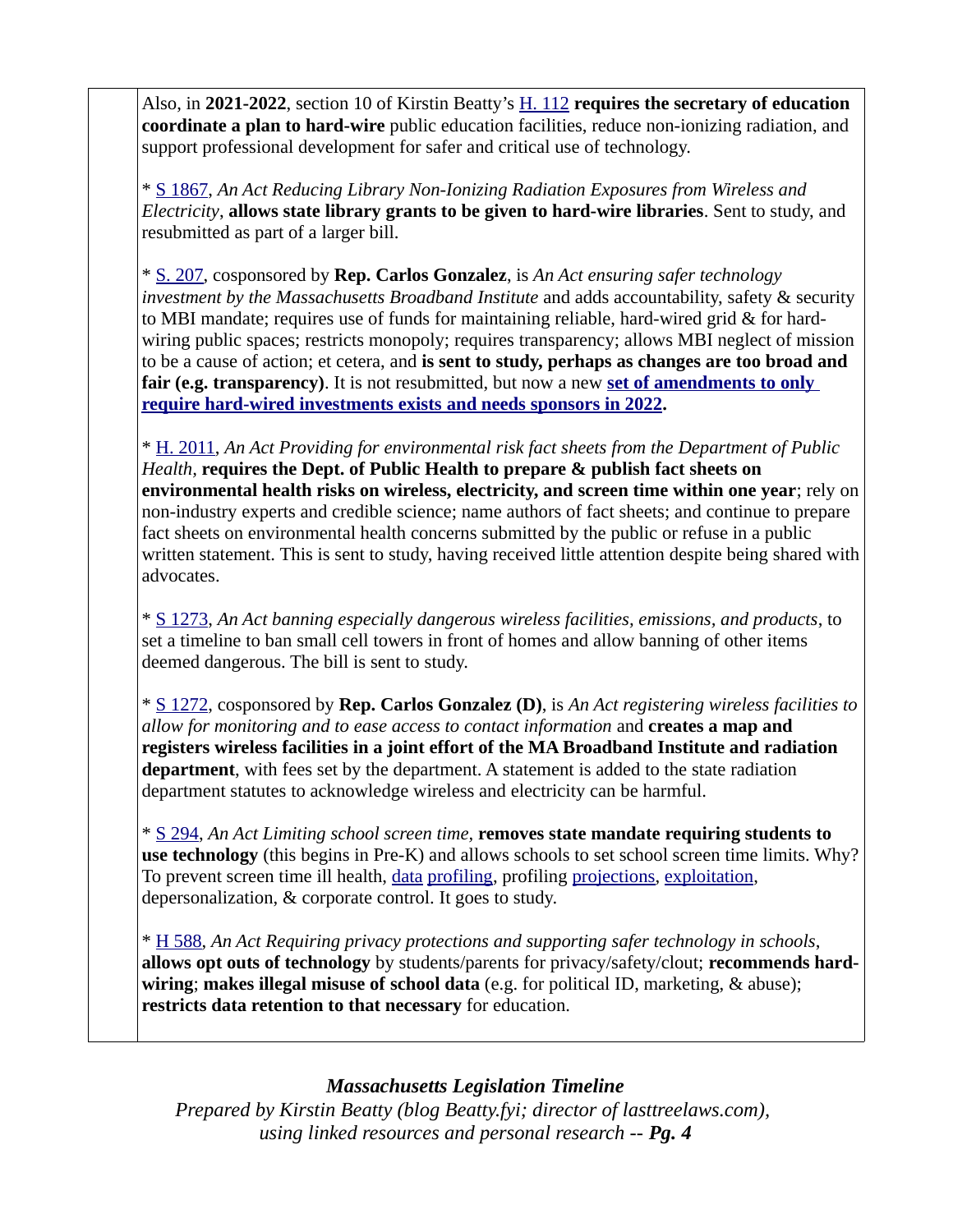| * S 295, An Act Accounting for technological privacy and safety in schools with local and state<br>committees, adds accountability with local committees to monitor school privacy, safety<br>policies & develop safer technology curriculum. State committee convenes to provide models<br>and assistance.                                                                                                                                                                                                                                                                                                                                                                                                                                                                                                                                                                                     |
|-------------------------------------------------------------------------------------------------------------------------------------------------------------------------------------------------------------------------------------------------------------------------------------------------------------------------------------------------------------------------------------------------------------------------------------------------------------------------------------------------------------------------------------------------------------------------------------------------------------------------------------------------------------------------------------------------------------------------------------------------------------------------------------------------------------------------------------------------------------------------------------------------|
| Patricia Burke and Pamela Steinberg introduce by request the following bills:                                                                                                                                                                                                                                                                                                                                                                                                                                                                                                                                                                                                                                                                                                                                                                                                                   |
| * H 2888 and H 2840, to correct false financial reporting of the National Grid smart meter<br>pilot program being misused to assert cost-savings of wireless utility infrastructure. The bill<br>does not advance and is not resubmitted.                                                                                                                                                                                                                                                                                                                                                                                                                                                                                                                                                                                                                                                       |
| Legislators introduce the following bills:                                                                                                                                                                                                                                                                                                                                                                                                                                                                                                                                                                                                                                                                                                                                                                                                                                                      |
| * Based on constituent concerns, Sen. John F Keenan (D), Rep. Bruce Ayers (D), Rep.<br>Tackey Chan (D), & Rep. Daniel Hunt (D) introduce S. 1982 to require approval from<br>locally elected bodies for railway antennas exclusively in the communities of Quincy,<br>Braintree, Holbrook, Abington, & Rockland, which is sent to study, resubmitted in 2021-2022<br>and sent to study again.                                                                                                                                                                                                                                                                                                                                                                                                                                                                                                   |
| * Rep. Bradley Jones (R), Rep. Bradley Hill (R), Rep. E. Poirer (R), Rep. S. Gifford (R),<br>Rep. Paul Frost (R), Rep Todd Smola (R), Rep. Randy Hunt, Rep. Steven Howitt, Rep.<br>Matthew Muratore (R), Rep. Michael Soter (R), Rep. James Kelcourse (R), Sen. Bruce<br><b>Tarr (R)</b> introduce <i>H.383</i> , An Act relative to a 5G technology task force, for a commission of<br>Big Telecom interests, executive officers, and legislators to DRAFT 5G DEPLOYMENT<br>legislation and regulations 'fairly'. Mistakenly, H. 383 is peddled as beneficial by an advocate<br>who promotes the bill and ignores warnings, which leads to campaign to halt the bill as it<br>moves forward through several committees until halting in the House Ways and Means. In the<br>interim, Kirstin Beatty proposes amending the bill if it keeps advancing with an investigative<br>commission bill. |
| The bill is reintroduced in 2021-2022 with fewer sponsors; Rep. Maria Duaime Robinson (D)<br>joins as a cosponsor; and the bill dies.                                                                                                                                                                                                                                                                                                                                                                                                                                                                                                                                                                                                                                                                                                                                                           |
| 2019 Because of concerns about some advancing legislation, initial amendments are drafted by<br>Kirstin Beatty continuing development into early 2020, when she reaches out to other advocates<br>for support for her proposals.                                                                                                                                                                                                                                                                                                                                                                                                                                                                                                                                                                                                                                                                |
| $2021$ In addition to previously mentioned bills, new state bills are introduced in the 2012-2022 state<br>legislative session. Newly elected Representative Patricia Duffy personally sponsored several<br>bills providedd by Kirstin Beatty, some listed above, but is not able to read them all. Her<br>favorite is the following bill:                                                                                                                                                                                                                                                                                                                                                                                                                                                                                                                                                      |
| <b>Rep. Patricia Duffy</b> introduces $\underline{H}$ . 107, An Act regulating privacy and technology in education,<br>which requires that PreK-12 and higher education data collection be minimal, necessary<br>and serve an educational purpose. Institutions are to set data processing agreements with                                                                                                                                                                                                                                                                                                                                                                                                                                                                                                                                                                                      |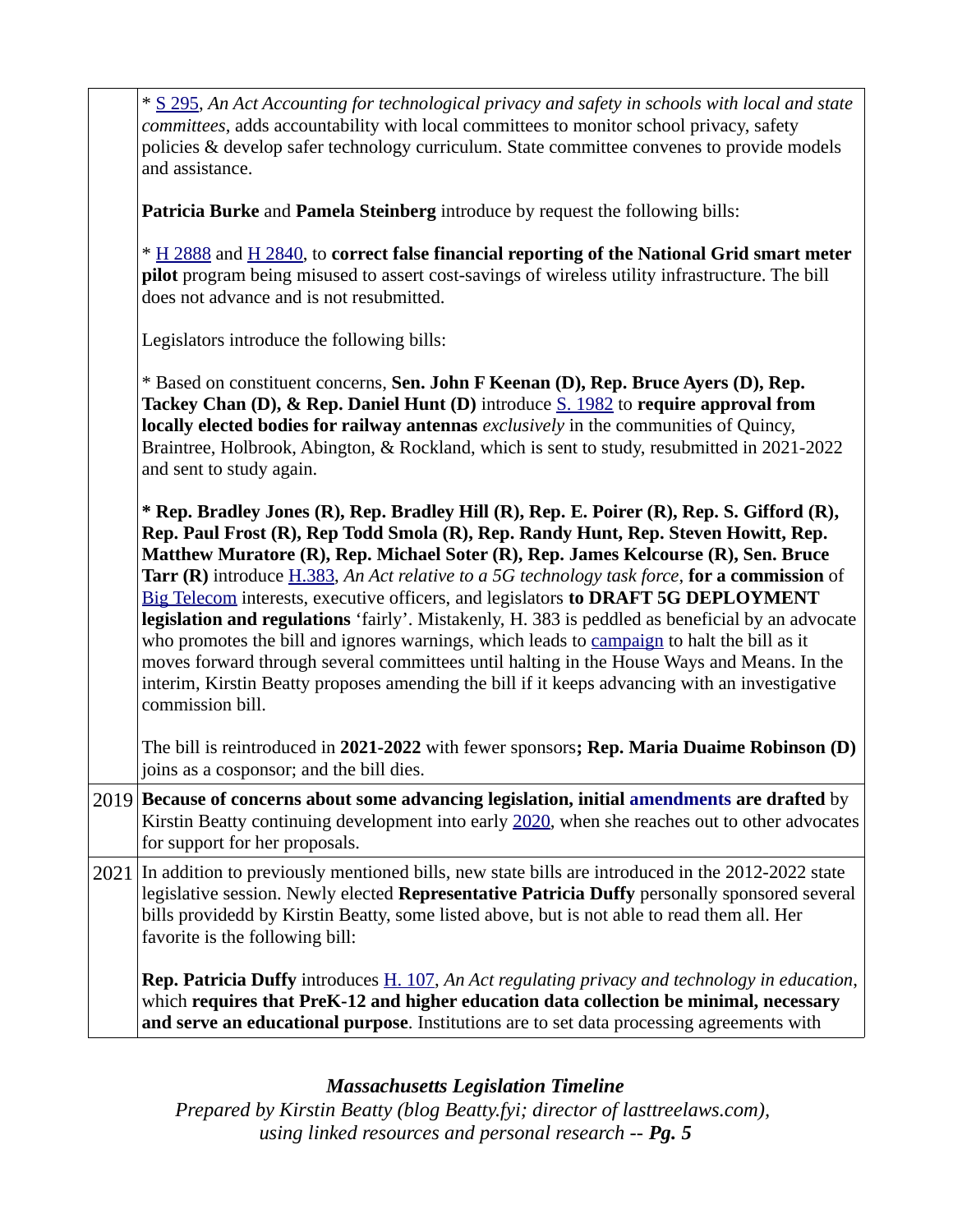providers and **minimize technology use**.

Through her legislator Rep. Duffy, **Kirstin Beatty** submits by request bills:

\* [H. 114](https://malegislature.gov/Bills/192/H114/BillHistory), *An Act studying technology impacts on police, firefighters, and emergency and security personnel*, invites first responders to examine how to address health impacts of technology with a few experts and a black lives matter representative.

\* [H.112](https://malegislature.gov/Bills/192/H112) *An Act hard-wiring state offices and investing in hard-wired communications*, **to invest in wired tech** at Massworks, Massachusetts Broadband Institute, the executive office of info tech, the director of wireless & telecommunications. The MBI board constitution is changed to bring in public health and privacy advocates. The Ed. commissioner is to **develop a plan to hard-wire public educational institutions**. Also **requires an annual, public audit report from telecommunication companies and utilities**, and sets penalties for lack of compliance, changing from an optional audit.

\* [H. 113](https://malegislature.gov/Bills/192/H113), *An Act requiring wireless insurance*, requires providers of antennas for telecommunication, video, and television providers **carry insurance, including commercial liability without an exclusion for health impacts.** Personal devices and appliances are exempted.

\* [H. 109,](https://malegislature.gov/Bills/192/H109) *An Act improving non-ionizing radiation regulation and monitoring*, **supports reporting of all cellular infrastructure** with names of owners, etc., public mapping of sites, qui tam exposure monitoring, state exposure monitoring, a public listing of consultants, dedicated monitoring employees, and allows for state fines -- adaptation of original statutes.

\* [H.110](https://malegislature.gov/Bills/192/H110) *An Act halting 5G high frequencies and close proximity antennas* sets a timeline for removal of wireless facilities with a focus on 6 GHz frequencies and higher as well as for microcell removal. In the draft posted online at the MA legislature, a typo needs fixing and obscures the requirement for identification of detailed information on ownership of facilities, with fines for violations. An option is given to allow state certification for non-wireless products. The last section allows a lessee renting property and a mobile services customer to cancel the contract with service providers.

\* [H.111](https://malegislature.gov/Bills/192/H111) *An Act requiring better power quality and reduced radiation from utility infrastructure* requiring utilities protect privacy and insure electromagnetic public exposures fall within ranges of 'slight concern' based on Building Biology guidelines.

\* [H. 106](https://malegislature.gov/Bills/192/H106) *An Act regulating screen time in early and K-12 education* allowing school communities to set screen time limits and setting limits on screen time in early education. The bill requires that Massachusetts state standards remove mandates for screen time from PreK on up, unless specific to the subject.

2022 Problematic bills remain as the 2021 -2022 legislative session nears closure:

#### *Massachusetts Legislation Timeline*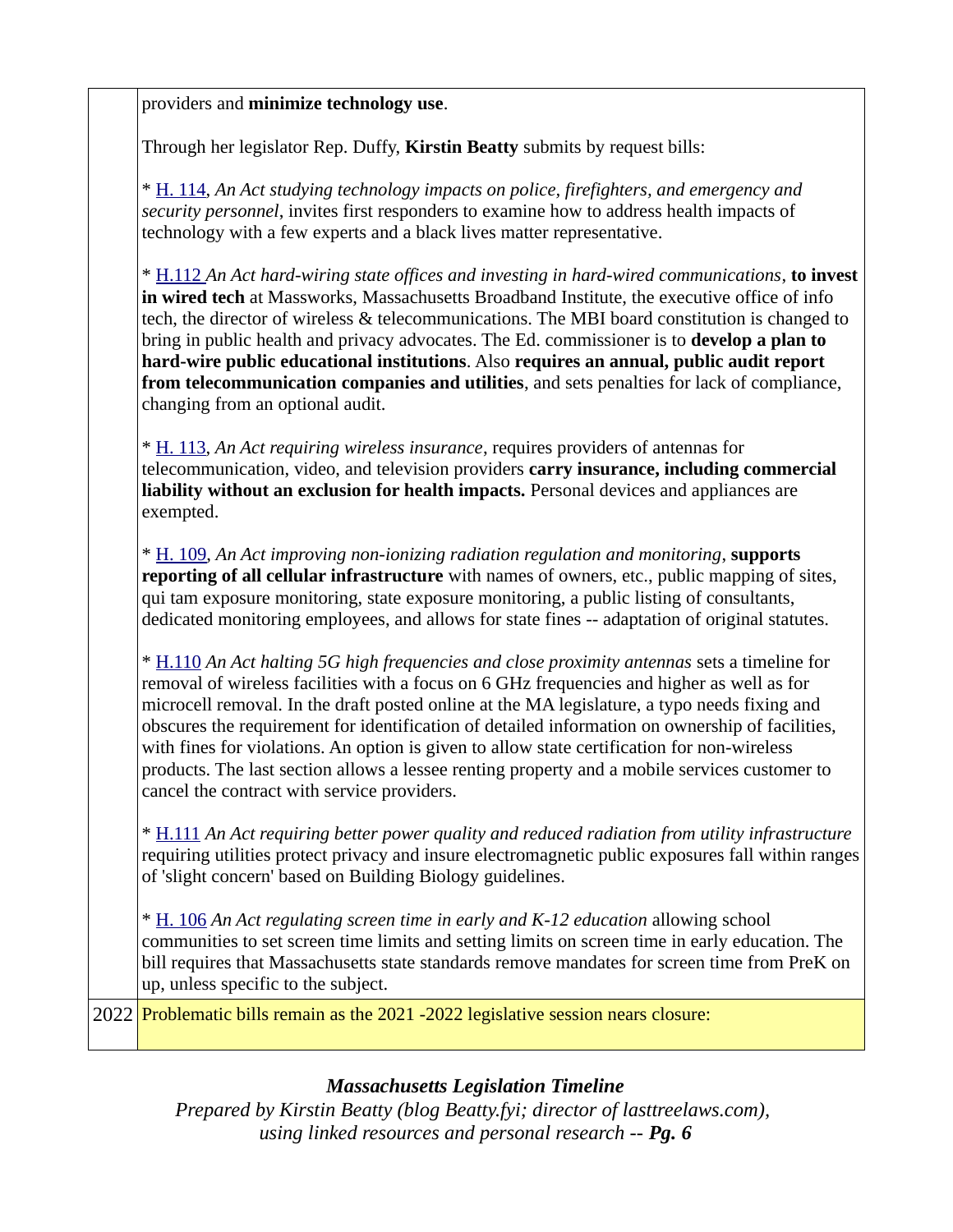| * Rep. Kenneth Gordon's H. 3309 is a problematic bill. The carrot is inclusion of a section to<br>allow individual opting out of smart meter connections, but for a fee. The Trojan Horse is<br>every distribution company must implement the 'smart' grid or advanced metering<br>infrastructure and passing the liability buck from utilities to the state and possibly sharing<br>customer data. Utilities have already requested the same or more from the MA DPU, but<br>legislators need to reverse the 'smart' dangerous grid.<br>* Rep. Cyr's S. 186 Resolve relative to disclosure of radio frequency notifications needs<br>amendment or should be blocked for if passed Governor Baker would be decisive in the<br>composition of the committee, when he has favored utility and technology interests. He would<br>make the appointments because the bill would pass before his term ends in January 2023. |
|-----------------------------------------------------------------------------------------------------------------------------------------------------------------------------------------------------------------------------------------------------------------------------------------------------------------------------------------------------------------------------------------------------------------------------------------------------------------------------------------------------------------------------------------------------------------------------------------------------------------------------------------------------------------------------------------------------------------------------------------------------------------------------------------------------------------------------------------------------------------------------------------------------------------------|
| 2022 AMENDMENTS NOW!<br>Because of the concerning bills above, because concrete action to reduce wireless<br>exposures appears stalled, and because leadership is suspected of being at fault,<br>created focused amendments to hard wire, for an honest wireless investigation; & a<br>safer, hardened grid.                                                                                                                                                                                                                                                                                                                                                                                                                                                                                                                                                                                                         |
| We need courageous sponsors right now, as finding the right time to amend is<br>not easy and time is running short – action must take place long before 31 July, when<br>the formal session ends as legislators often end up pulling late nights to pass legislation<br>in big chunks as the end nears.                                                                                                                                                                                                                                                                                                                                                                                                                                                                                                                                                                                                               |
| If you are a Massachusetts resident, please contact your state legislators and ask<br>them to:<br>support the wired broadband amendments,<br>support the wireless investigative commission amendments,<br>support amendments for safer, hardened grid<br>contact Rep. Patricia Duffy OR Last Tree Laws director Kirstin Beatty to offer to<br>$\bullet$<br>sponsor or vote for the amendments<br>give you an answer on what they intend to do.                                                                                                                                                                                                                                                                                                                                                                                                                                                                        |
| How do I contact my legislators?<br>You can find contact information for your <u>legislators online</u> or, if impossible, the main<br>statehouse number may work: (617) 722-2000.                                                                                                                                                                                                                                                                                                                                                                                                                                                                                                                                                                                                                                                                                                                                    |
| These are the best ways:<br>1. Meet face to face, when they in your district, at events, or in their office.<br>2. Phone call – leave a concise message with their aide.<br>3. Write a letter.<br>4. Email – this is not the best way because these are often not read, but bulk<br>deleted.                                                                                                                                                                                                                                                                                                                                                                                                                                                                                                                                                                                                                          |
| We are facing a wall that we need to climb - please make contact!                                                                                                                                                                                                                                                                                                                                                                                                                                                                                                                                                                                                                                                                                                                                                                                                                                                     |